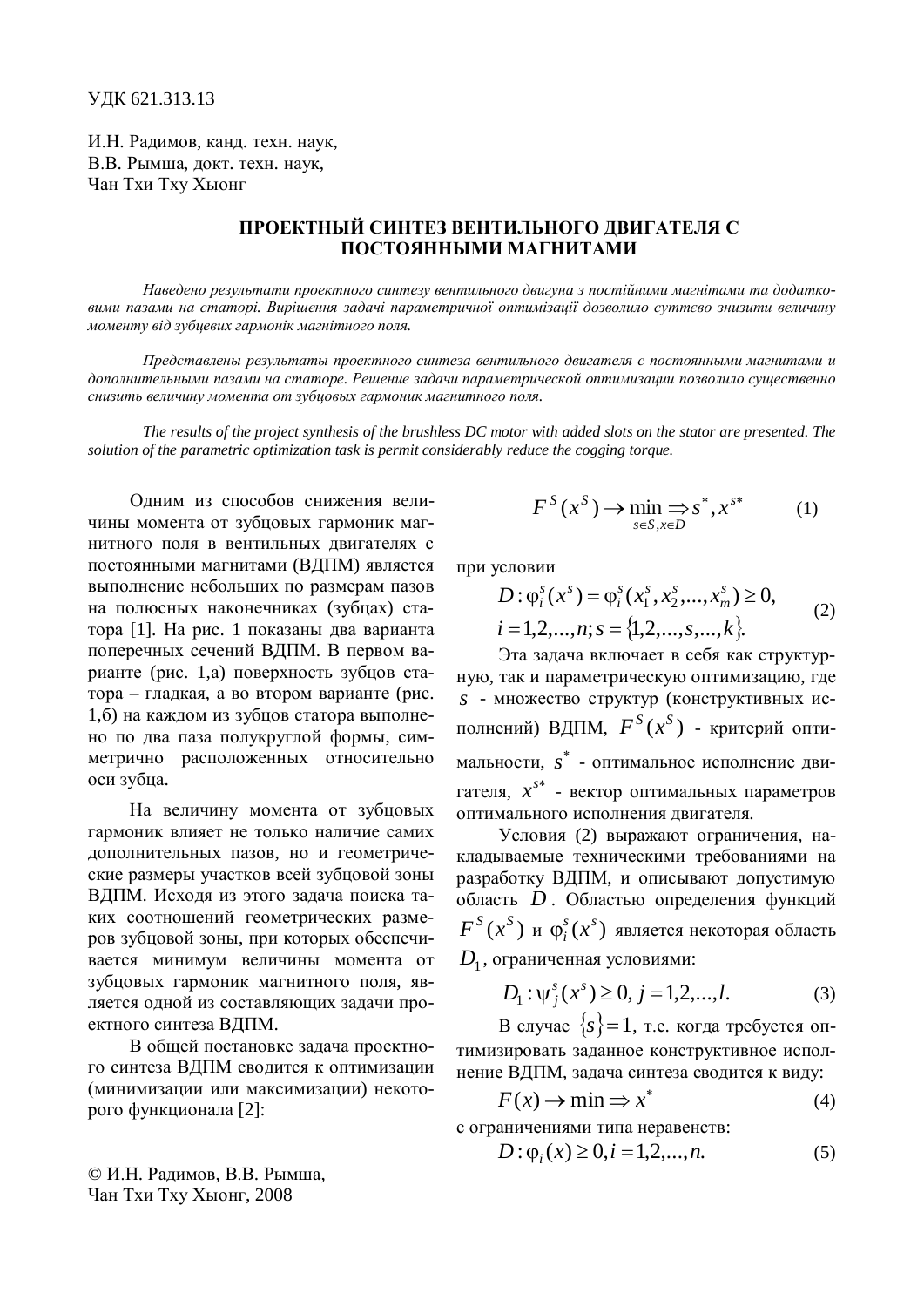

 $P$ ис. 1. Поперечное сечение ВЛПМ

В данной работе для ВДПМ с наружным диаметром статора 81 мм и длиной пакета 45 мм решается задача параметрической оптимизации (4), (5).

Материал постоянных магнитов NdFeB.

В качестве исходных варьируемых переменных приняты: воздушный зазор  $\delta$ ; длина полюсной дуги магнита α<sub>ма</sub>; длина дуги главного полюса α<sub>ΓΠ</sub>; длина дуги между центрами дополнительных пазов  $\alpha_{\mu}$ ; длина дуги, на которую опирается дополнительный паз α<sub>дно</sub> (рис.2). Пределы вариации независимых переменных приведены в табл. 1.

Таблица 1 – Пределы вариации Heзависимых переменных

| Переменная                     | Размерность | Уровни из-<br>менения<br>переменных |     |
|--------------------------------|-------------|-------------------------------------|-----|
|                                |             | min                                 | max |
| δ                              | MM          | 0,8                                 | 1,3 |
| $\alpha$ <sub><i>Ma2</i></sub> | град.       | 26                                  | 36  |
| $\alpha_{\Gamma\Pi}$           | град.       | 46                                  | 56  |
| $\alpha$ <sub>Mn</sub>         | град.       |                                     | 36  |
| $\alpha_{\partial n o}$        | град.       |                                     | 12  |

В состав ограничений входят: длина дуги шлица –  $\alpha_{\mu\mu} \geq \alpha_{\mu\mu}$ <sub>илица</sub>, обеспечивающая проведение проводника обмотки через шлиц, а также расстояние между крайними нижними вершинами смежных магнитов  $b_{pM}$ ≥ $b_{pM_{\text{min}}}$  (см. рис. 2). В данной задаче  $\alpha_{\mu\nu_{\rm min}} = 4.5^{\circ}, b_{\mu_{\rm min}} = 1.8 \text{ mm}.$ 

Целевой функцией служит амплитуда момента от зубцовых гармоник магнитного поля  $M_{P\text{max}}$ , т.е.  $M_{P\text{max}} \Rightarrow \text{min}$ .

Эффективность решения задачи проектного синтеза в указанной выше постановке определяется двумя факторами. Во-первых, точностью математической модели ВДПМ, а вовторых – используемым методом поисковой оптимизании.

До появления высокопроизводительных вычислительных средств математические модели ВДПМ строились преимущественно на основе методик их поверочного расчета. Однако методики поверочного расчета, в силу ряда принимаемых допущений, не удовлетворяют сегодняшним требованиям по точности моделирования процессов, происходящих в вентильных двигателях. Математические модели, построенные в полевой постановке задачи на базе метода конечных элементов (МКЭ) (рис. 3), значительно точнее описывают электромагнитные явления в ВДПМ и уже на современном этапе развития вычислительной техники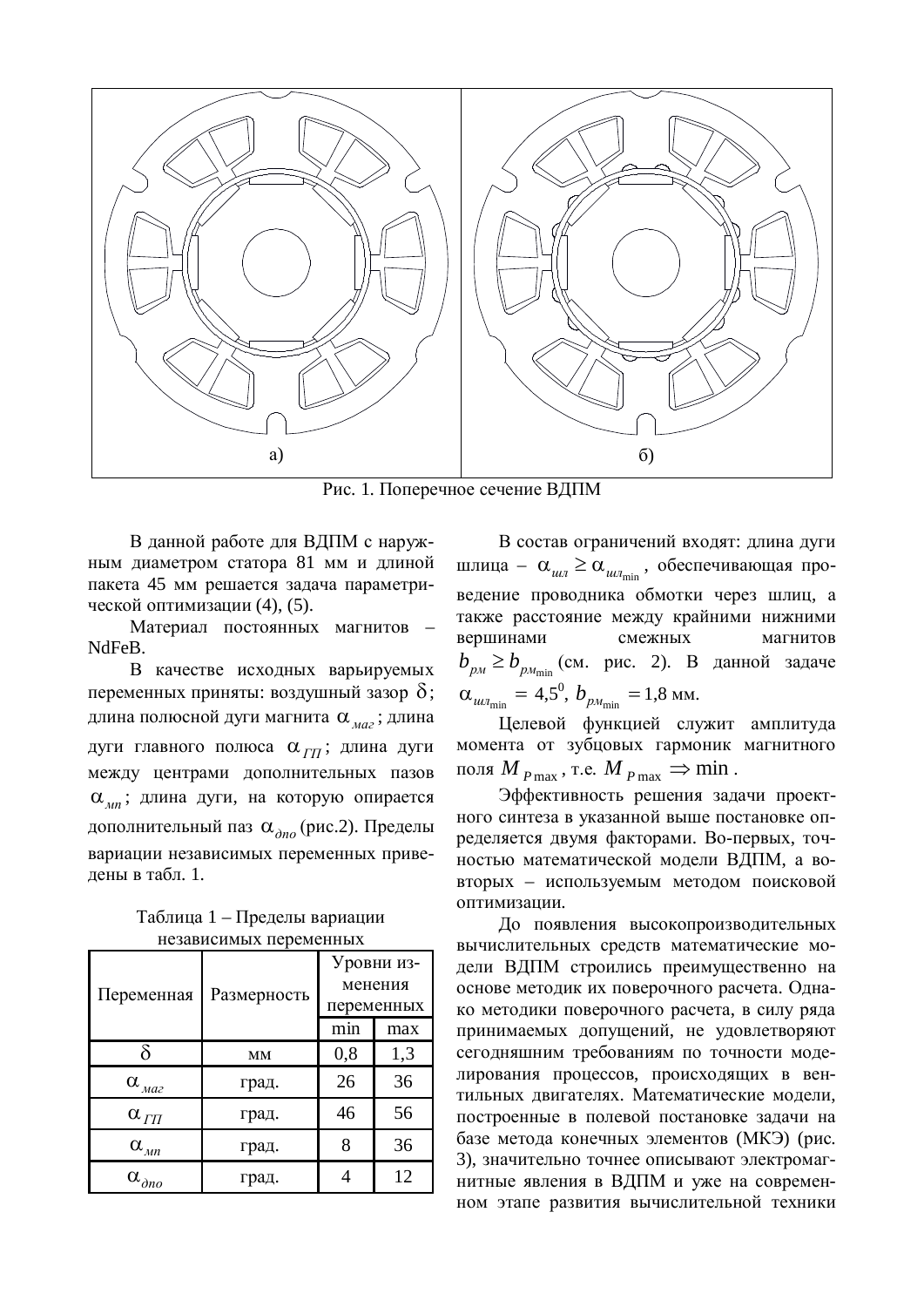

Рис. 2. Поперечное сечение активной зоны ВДПМ

могут быть использованы в качестве моделей, лежащих в основе решения задач их проектного синтеза.

Слелует отметить, что в ланной постановке задача усложняется тем, что для определения целевой функции М  $_{P\max}$  необходимо провести не один, а серию расчетов магнитного поля для построения зависимости электромагнитного момента в функции угла поворота ротора  $M_{\overline{P}} = f(\Theta)$ , где  $\Theta$ - угол поворота ротора ВДПМ, и нахождения значения М<sub>Р max</sub>.

Для каждого варианта серии выпол-H<sub>sercs</sub>:

- построение геометрии расчетной области по заданным значениям варьируемых переменных и ее дискретизация (см. pис. 3,a);

- расчет магнитного поля МКЭ в нелинейной постановке задачи (см. рис.  $3,6$ :

- определение электромагнитного момента *М<sub>Р</sub>*, действующего на ротор двигателя.

Указанные этапы расчета реализованы в виде специального script-файла, написанного на языке программирования LUA. Данный язык интегрирован в систему конечноэлементных расчетов FEMM [3]. Script-файл позволяет в автоматическом режиме строить геометрию расчетной области, присваивать признаки сред подобластям, строить сетку конечных элементов

в области расчета, проводить расчет требуемых интегральных величин в постпроцессоре и т.д. По результатам серии расчетов определяется зависимость  $M_p = f(\Theta)$  и находится значение *M P* max для заданного сочетания варьируемых переменных.

Поисковую оптимизацию целесообразно осуществлять с использованием уже существующих и апробированных систем. Одной из таких систем является система OptiY [4], позволяющая проводить оптимизацию, инвариантную к типу оптимизируемого объекта, различными методами, а именно: полного перебора, Хука-Дживса, эволюционным. Метод полного перебора требует существенных затрат машинного времени при поиске оптимума, в особенности, при решении задач, содержащих многочисленные расчеты магнитного поля МКЭ. Следовательно, для рассматриваемой задачи его применение нецелесообразно. Также нецелесообразно в данном случае использование метода Хука-Дживса, относящегося к детерминированным методам поисковой оптимизации, спецификой которых является необходимость наличия информации о топологии области поиска экстремума. Исходя из этого, для решения задачи проектного синтеза ВДПМ принят эволюционный метод, сочетающий в себе преимущества случайных и детерминированных процедур поиска и обладающий высокой эффективностью нахождения глобального оптимума.

Для электромехаников главным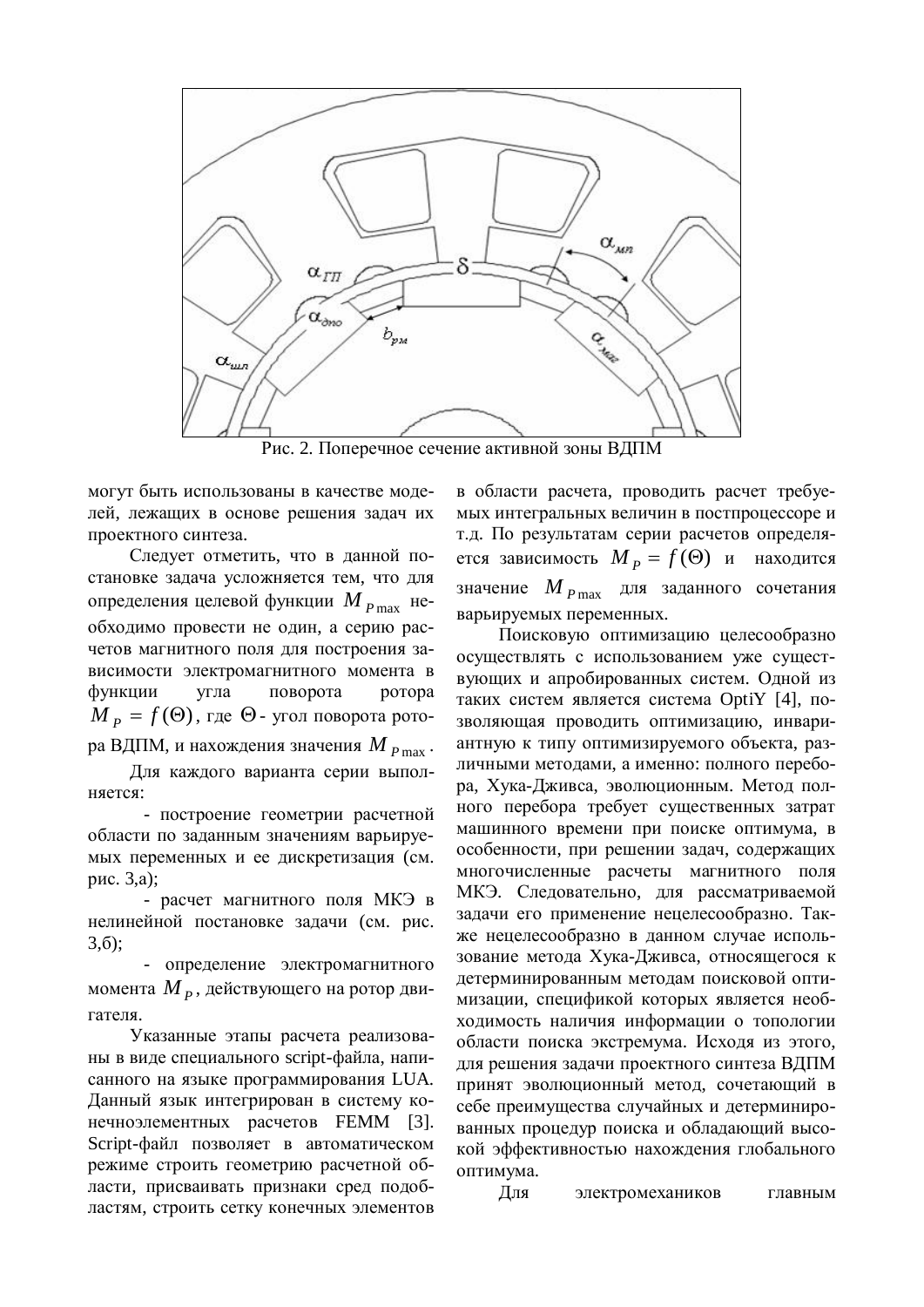

Рис. 3. К расчету магнитного поля ВДПМ



Рис. 4. Блок-схема проектного синтеза ВДПМ на основе полевой модели

преимуществом системы OptiY является появившаяся нелавно возможность ее взаимодействия с программой FEMM через script-файлы, написанные на языке программирования LUA. Тем самым создается удобная программная среда, обеспечивающая оптимизацию электромагнитных и электромеханических устройств на основе достаточно точной нелинейной полевой математической молели.

Для осуществления проектного синтеза ВДПМ в программе OptiY составлена блоксхема, представленная на рис. 4.

На блок-схеме показаны связи между полевой математической моделью (реализованной в файле notch.lua), варьируемыми переменными, ограничениями и целевой функцией.

На рис. 5 показано изменение целевой функции в процессе поиска в зависимости от числа шагов поиска  $N$ .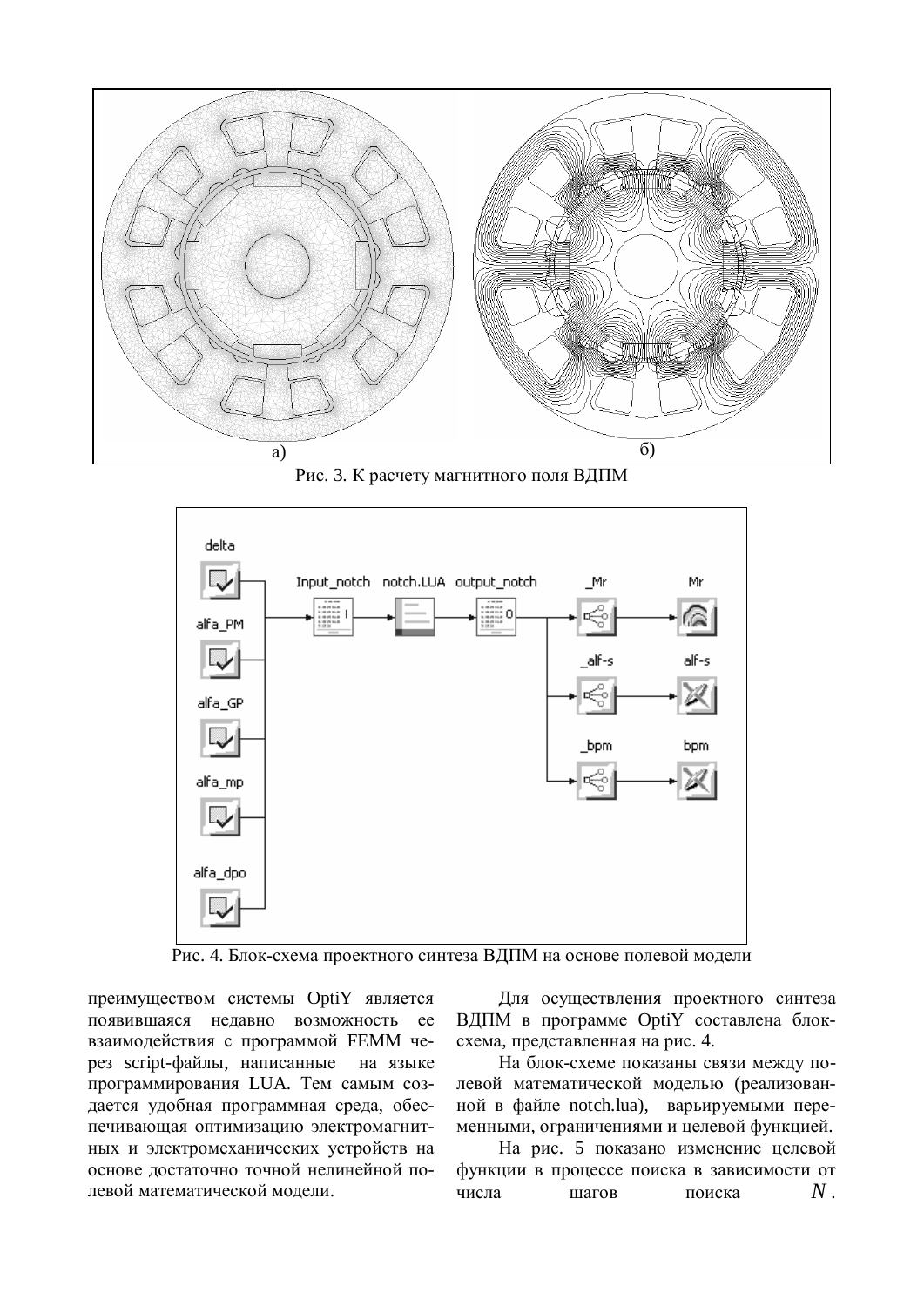

Рис. 5. Поведение целевой функции в процессе поиска от числа шагов  $N$ 

В таблице 2 представлены результаты проектного синтеза ВДПМ.

| Обозначение                                          | Размерность | Значение |  |  |
|------------------------------------------------------|-------------|----------|--|--|
| Варьируемые переменные                               |             |          |  |  |
| δ                                                    | MM          | 0,95     |  |  |
| $\alpha_{\text{max}}$                                | град.       | 32       |  |  |
| $\alpha_{\varPi}$                                    | град.       | 55       |  |  |
| $\alpha_{\scriptscriptstyle \mathcal{M}\mathcal{n}}$ | град.       | 19       |  |  |
| $\alpha_{\partial n o}$                              | град.       | 6        |  |  |
| Ограничения                                          |             |          |  |  |
| $\alpha_{_{uu\!u}}$                                  | град.       | 5        |  |  |
| h<br>$'_{p_M}$                                       | MM          | 4,3      |  |  |
| Целевая функция                                      |             |          |  |  |
| $M_{P\max}$                                          | Hм          | 0,0078   |  |  |

 $Ta\delta$ лица 2 – Результаты проектного синтеза

Видно, что эволюционный алгоритм достаточно быстро находит оптимальное решение (ориентировочно к 42 шагу) и дане продолжает работать в окрестности точки оптимума в поиске лучшей точки. Приблизительно после 97 шага поведение алгоритма уже не изменяется, и значение целевой функции соответствует найденному на 42-м шаге минимальному значению критерия оптимальности.

При номинальном моменте двигателя 1 Нм амплитуда момента от зубцовых гармоник составляет менее 0,8% от номинального момента. Следовательно, применение допол-